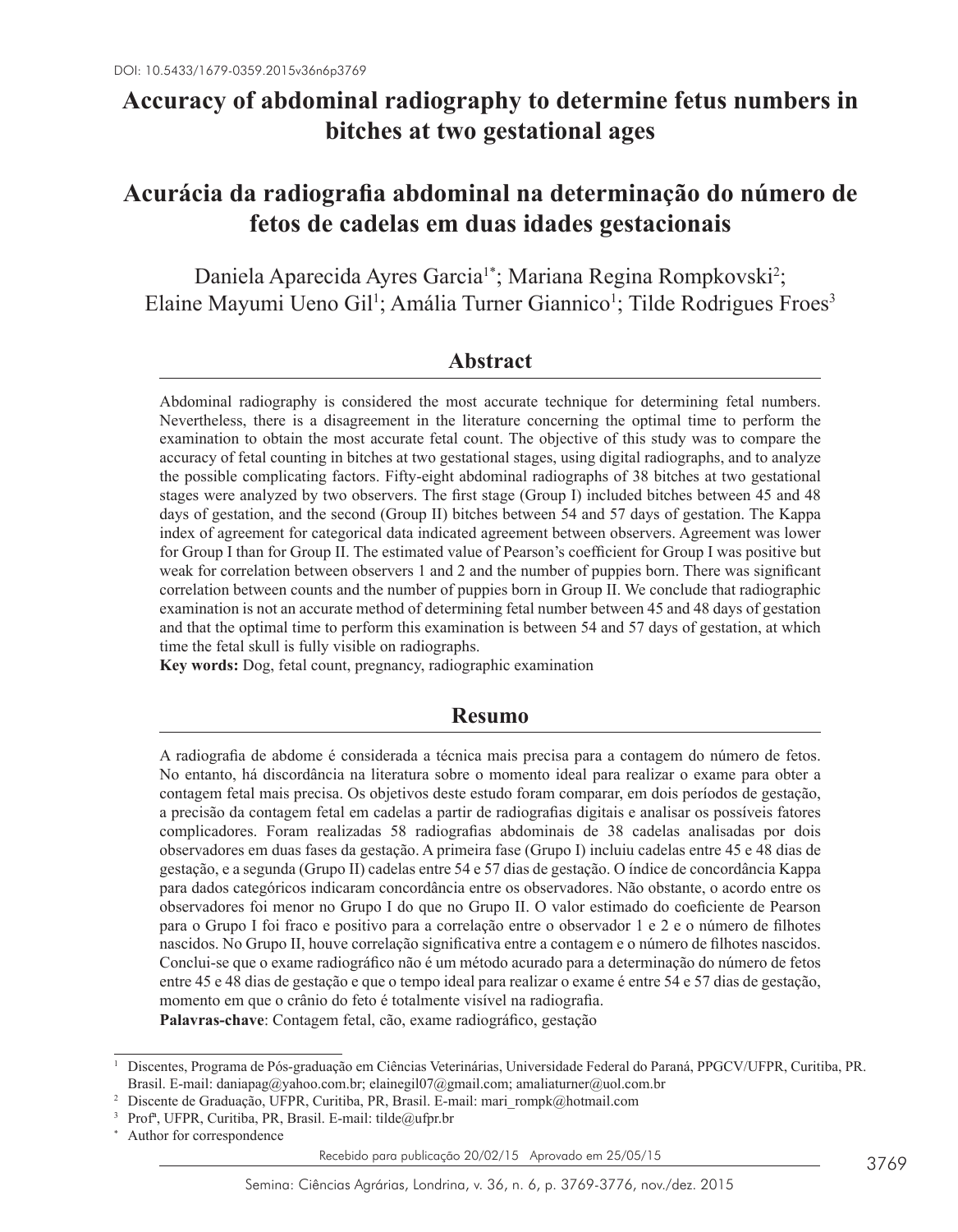## **Introduction**

There have been significant advances in recent years in the use of diagnostic imaging to evaluate pregnant bitches. Ultrasound is the modality of choice for pregnancy diagnosis and assessment of fetal viability in small animals (DAVIDSON; BAKER, 2009). However, ultrasound has poor accuracy in determining the number of intrauterine fetuses (ROOT; SPAULDING, 1994). Abdominal radiography provides a more accurate assessment of fetal numbers and is thus still the main technique used for counting fetuses (TOAL et al., 1986; RENDANO, 1983; RENDANO et al., 1984.; LOPATE, 2008). Once fetal skulls have mineralized they can be counted on radiographs and provide a precise method of determining fetal numbers (TOAL et al., 1986; GRADIAL et al., 2000).

There is disagreement in the literature on the optimal gestational time at which to determine radiographically the fetal number in the bitches. Some studies suggest between 43 and 54 days (WANKE; GOBELLO, 2006), whilst others suggest from 45 days onwards (LINDE-FORSBERG, 2005). Some studies advocate that radiographs should be taken once there is good fetal bone mineralization, which occurs after 51 days (TOAL et al., 1986).

Sirsat et al. (2008) reported that between 45 and 50 days radiographic interpretation can be complicated by poor fetal mineralization. It has also been reported that overlapping fetal structures hinder accurate identification of components of the skeleton and can prevent accurate counting of fetal numbers (JOHNSTON et al., 2001).

Any errors made in the radiological assessment of fetal numbers can cause the owner uncertainty and frustration. Thus, the questions to be answered by this study were: (1) How accurate are digital radiographs for fetal counting; (2) What is the optimal time to perform radiography for fetal counting; and (3) Which factors hinder interpretation of radiographs. The objective of this study was to compare the accuracy of fetal counting

from abdominal radiographs at two gestational stages and to analyze the factors complicating this determination.

# **Materials and Methods**

This was a longitudinal, observational, prospective study comparing abdominal radiographic examination in bitches at two gestational stages. All procedures were conducted in accordance with the Animal Use Committee Guidelines. Fifty eight abdominal radiographs (right lateral, left lateral and ventrodorsal projections) were performed in thirty-eight pregnant bitches comprising a variety of breeds, ages and body-weights were randomly selected from the clinical caseload of a veterinary hospital. All owners consented to radiographic procedures.

The radiographs were divided according to the time of gestation at which they had been taken. Group I (n=29) included bitches between 45 and 48 days of gestation, and the Group II (n=29) included bitches between 54 and 57 days of gestation. Some bitches were radiographed twice, and appear in both groups  $(n=20)$ , and some only once  $(n=18)$ . The gestational time of the bitches was determined according to copulation or insemination date (when known), or was estimated by sonographic evaluation of fetal organogenesis as defined by England et al. (2003), and was confirmed retrospectively from delivery dates. Owners recorded the number of puppies born and this value was used for the statistical analysis.

Radiographic technique and positioning were as recommended by Graham et al. (2007) using a Medicor Budapest X-ray machine (Neo-Diagnomax, Budapest, Hungary). All radiographs were acquired using a digital radiography system (CR-30-X, Agfa Health Care, Brussels, Belgium) using a specific filter for evaluation of the abdominal cavity. The radiographic images were converted to a portable document format (PDF), coded, and then sent to two veterinarians, both with over seven years of radiology training and certification by the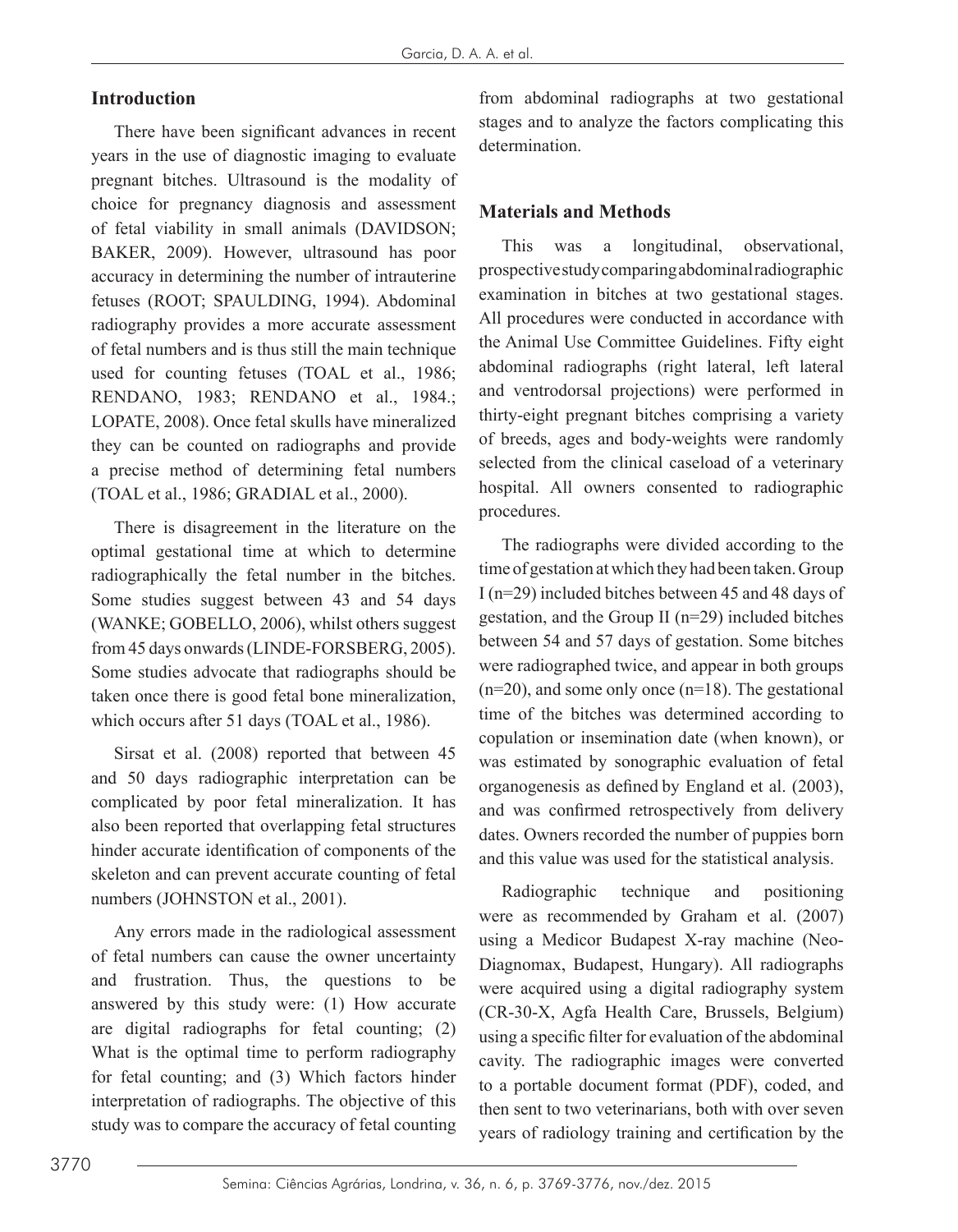Brazilian College of Veterinary Radiology. These veterinarians were unaware of the gestational age of the fetuses. During assessment, observers noted the number of fetuses visualized in the three projections and what difficulties (if any) were encountered in counting the fetuses. The number of fetuses present was determined by counting fetal skulls.

For statistical analysis, a descriptive study was conducted. The kappa coefficient was used to evaluate interobserver agreement and Pearson's correlation was used to compare the number of pups born and the fetal number observed on radiographs. The values of the Kappa index were classified according to work by Landis and Kock (1977) and Pearson's correlation values were classified according to work by Freedman et al. (2007). The statistical analyzes were performed using "R" software, free distribution version 3.0.2 i386, in "irr" and "lattice" package.

# **Results**

The breeds represented in the study were English Bulldog (4), Pug (4), mixed-breed (4), Brazilian Terrier (3), Schnauzer (3), French Bulldog (2), Siberian Husky (2), Lhasa Apso (2), Yorkshire Terrier (1), Beagle (1), Boxer (1), Chinese Crested (1), Dachshund (1), German Shepherd (1), Doberman (1), Pitbull (1), Poodle (1) and Rottweiler (1). Ages ranged from 1 to 7 years, with a mean of 3 years. The majority of bitches in the study whelped between 3 and 5 puppies.

Table 1 shows the number and percentage of correct and incorrect fetal counts, (with reference to the number of puppies born), in Groups I and II by each observer. Note that most of the errors in the Group I were due to underestimation of fetal number; the number of correct counts increased with fetal maturity, independent of the observer.

**Table 1.** Number and percentage of correct and incorrect assessments of number of fetuses compared to number of pups born and classification of errors.

|                                    | <i><b>Observer1</b></i> |       |                 |       | <b>Observer 2</b> |       |                 |       |
|------------------------------------|-------------------------|-------|-----------------|-------|-------------------|-------|-----------------|-------|
| <b>Result</b>                      | <b>Group 1</b>          | %     | <b>Group II</b> | %     | <b>Group I</b>    | %     | <b>Group II</b> | %     |
| Correct                            | 4                       | 13.79 | 20              | 68.97 |                   | 24 14 |                 | 58.62 |
| Errors                             | 25                      | 86.21 | Q               | 31.03 | 21                | 75.86 | 12              | 41.38 |
| Classification of errors           |                         |       |                 |       |                   |       |                 |       |
| $-$ count over estimated number    |                         | 3.45  |                 | 10.34 |                   | 13.79 |                 | 17.24 |
| $\sim$ count underestimated number | 24                      | 82.76 | h.              | 20.69 | 17                | 62.07 |                 | 24.14 |

The analysis of interobserver agreement using the Kappa index showed that there was only reasonable agreement between observers for Group I. This improved for Group II and agreement was substantial, as seen in Table 2. Table 3 shows the estimated value of Pearson's coefficient for Group I, in which correlation between observer 1 and 2 and the number of puppies born was positive, but weak.

For Group II, the correlation values were significant and positive.

The main difficulties reported by observers were insufficient fetal mineralization in Group I, and challenges counting in bitches with large numbers of fetuses in Group II as shown in Table 4. Figure 1 and 2 show an abdominal radiograph from a bitch in Group I and Group II, respectively.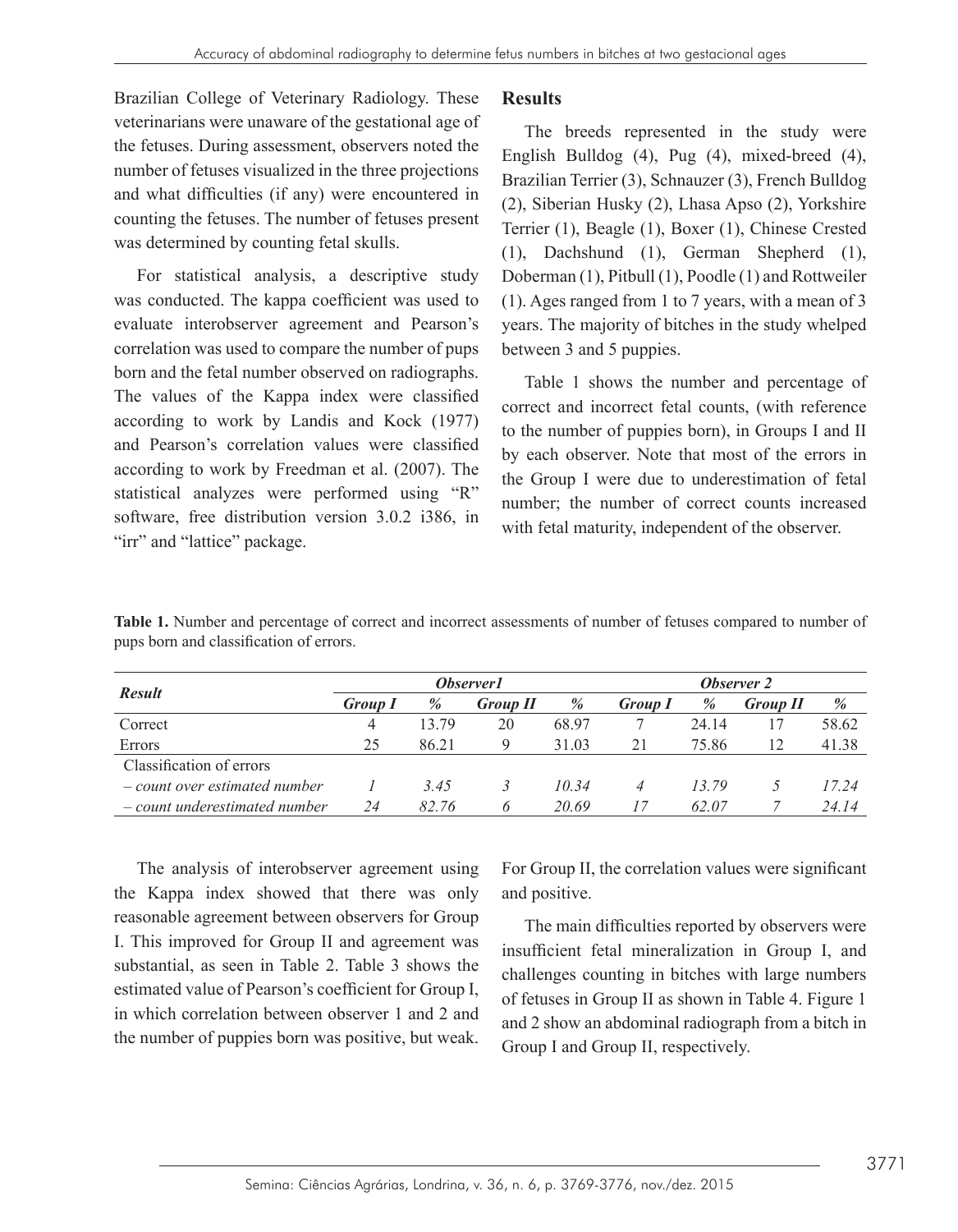Table 2. Kappa Index, percentage agreement and error rate between observers 1 and 2, in both periods reading 58 abdominal radiographs. abdominal radiographs.

| Group           | <b>Agreement between observers</b> |               |                          |  |  |
|-----------------|------------------------------------|---------------|--------------------------|--|--|
|                 | Kappa concordance                  | % concordance | <i>Error rate</i> $(\%)$ |  |  |
| <b>Group I</b>  | 0.385                              | 38.5          | 61.5                     |  |  |
| <b>Group II</b> | ) 673                              |               | 32.7                     |  |  |

**Table 3.** Pearson correlation index between the observer and the number of pups born.

|                   | <b>Pearson correlation</b> | Confidence interval of 95% |                    |  |  |
|-------------------|----------------------------|----------------------------|--------------------|--|--|
| <b>Group I</b>    | <i>(parametric)</i>        | <b>Lower</b> limit         | <b>Upper limit</b> |  |  |
| Observer 1 x Pups | 0.3326                     | $-0.0385$                  | 0.6232             |  |  |
| Observer 2 x Pups | 0.4107                     | 0.0521                     | 0.6756             |  |  |
|                   | <b>Pearson correlation</b> | Confidence interval of 95% |                    |  |  |
| <b>Group II</b>   | <i>(parametric)</i>        | <b>Lower</b> limit         | <b>Upper limit</b> |  |  |
| Observer 1 x Pups | 0.8674                     | 0.7344                     | 0.9363             |  |  |
| Observer 2 x Pups | 0.9003                     | 0.7967                     | 0.9525             |  |  |

**Table 4.** Number of abdominal radiographs in which there were difficulties described by observers during review in the different stages of gestation. **Table 4.** Number of abdominal radiographs in which there were difficulties described by observers during

|                | <b>Observer 1</b> | <b>Observer 2</b>        |                 |  |
|----------------|-------------------|--------------------------|-----------------|--|
| <b>Group I</b> | <b>Group II</b>   | <b>Group I</b>           | <b>Group II</b> |  |
| 20             |                   | 27                       |                 |  |
|                |                   | -                        |                 |  |
|                | -                 |                          |                 |  |
|                | -                 | $\overline{\phantom{a}}$ |                 |  |
| 21             |                   | 28                       |                 |  |
|                |                   |                          |                 |  |

Figure 1. Shows abdominal radiographs from Group I (A) Left lateral radiographic projection; (B) Right lateral radiographic projection. (C) Ventrodorsal radiographic projection. Note the difficulty in counting fetus due to insufficient fetal mineralization.

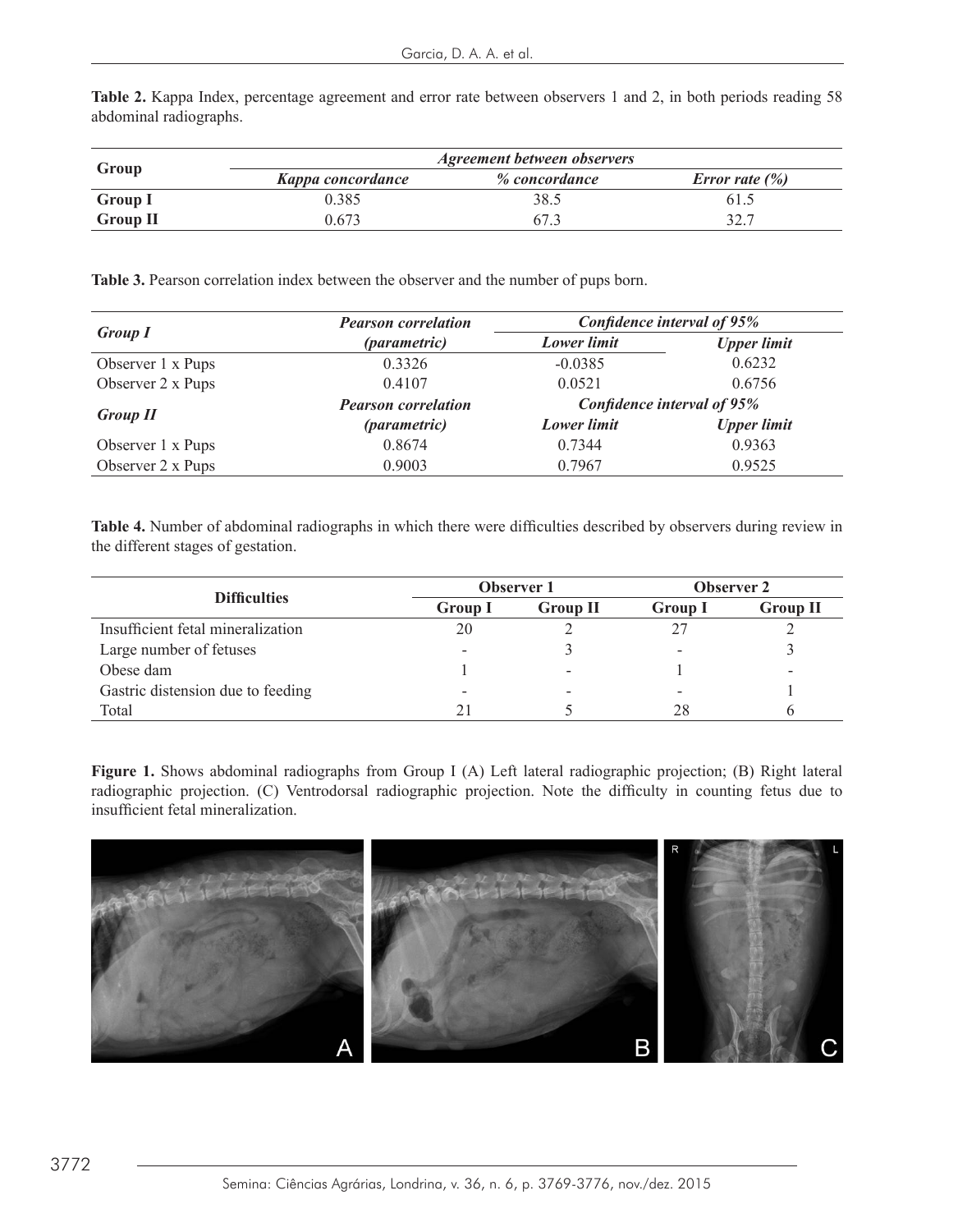Figure 2. Shows abdominal radiographs from bitched in Group II (A) Left lateral radiographic projection showing 7 fetuses; (B) Right lateral radiographic projection showing 5 fetuses. (C) Ventrodorsal radiographic projection showing 5 fetuses.



abnormalities due to deleterious effects of ionizing All puppies were born healthy, and no radiation were reported.

#### **Discussion**

Most studies on radiographic assessment of  $\Box$  were probably due to a large number of fetuse. RENDANO, 1983; RENDANO et al., 1984) images that made it challenging for the radiologists and used conventional radiographic techniques. to count individual fetal skulls. Therefore, even Abdominal radiography as a method of counting with fully mineralized skulls, accurate counting ca fetuses in bitches should be used with caution, since be hampered by a large numbers of fetuses. It is of choice compared to ultrasound examination in more frequent and this is probably because, when  $\frac{1}{\sqrt{2}}$ which accuracy is low. The examination is best faced with uncertainty, the observer prefers to err on performed after fetuses are 54 days of age, since the side of undercounting. the absence of significant fetal mineralization is there was a reasonable inter-observer before this time is the main limiting factor in fetal agreement in Group I and substantial agreement fetal mineralization significantly reduces accuracy Since only certified radiologists were chosen for (TOAL et al., 1986; RENDANO, 1983). This study this study we cannot determine whether observer shows that the best time to perform radiographic experience influenced this interpretation. challenging for the radiological fetal skull is  $\frac{1}{2}$ . The use of abdominal radiography for counting  $\frac{1}{2}$ .  $\frac{1}{2}$  regularization by  $\frac{1}{2}$  fetal numbers between 45 and 48 days of gestation is LINDENBERG et al., 2008). When radiographic  $\frac{1}{2}$  inaccurate as there is little contrast between the retainty, the more frequent and the more frequently, the more frequently and the more frequently and the more freque examination is performed between 45 and 48 days  $T_{\rm tot}$  as fetus as fetus mature and mineralization increases accuracy increases accuracy improves. Since  $T_{\rm tot}$ fetal number are outdated (TOAL et al., 1986; RENDANO, 1983; RENDANO et al., 1984) and used conventional radiographic techniques. it is not 100% accurate. It is, however, the technique of choice compared to ultrasound examination in which accuracy is low. The examination is best before this time is the main limiting factor in fetal counting. Radiographic examination is not indicated between 45 and 48 days of gestation when poor shows that the best time to perform radiographic examination is between 54 and 57 days of gestation, in which clear visualization of the fetal skull is possible, using digital radiography (MEYERof gestation, it is difficult to count fetal skulls and error rates are high.

puppies were born healthy, and no There was significant underestimation of the of fetal numbers between 54 and 57 days (Group number of fetuses between 45 and 48 days of gestation (Group I) and conversely an overestimation of fetal numbers between 54 and 57 days of gestation . The errors resulting in overestimation II) were probably due to a large number of fetuses in some bitches causing overlapping radiographic with fully mineralized skulls, accurate counting can be hampered by a large numbers of fetuses. It is interesting to note that underestimation errors were the side of undercounting.

Radiographic examination is not indicated in Group II. This confirms that as fetuses mature  $45$  and  $48$  days of examination when need There was a reasonable inter-observer and mineralization increases accuracy improves. Since only certified radiologists were chosen for this study, we cannot determine whether observer

on, it is difficult to count fetal skuits and<br>can generate positive and/or false negative results, inaccurate as there is little contrast between the fetal tissues and the adjacent soft tissues (fetal liquids and the soft tissues of the uterus). Poor mineralization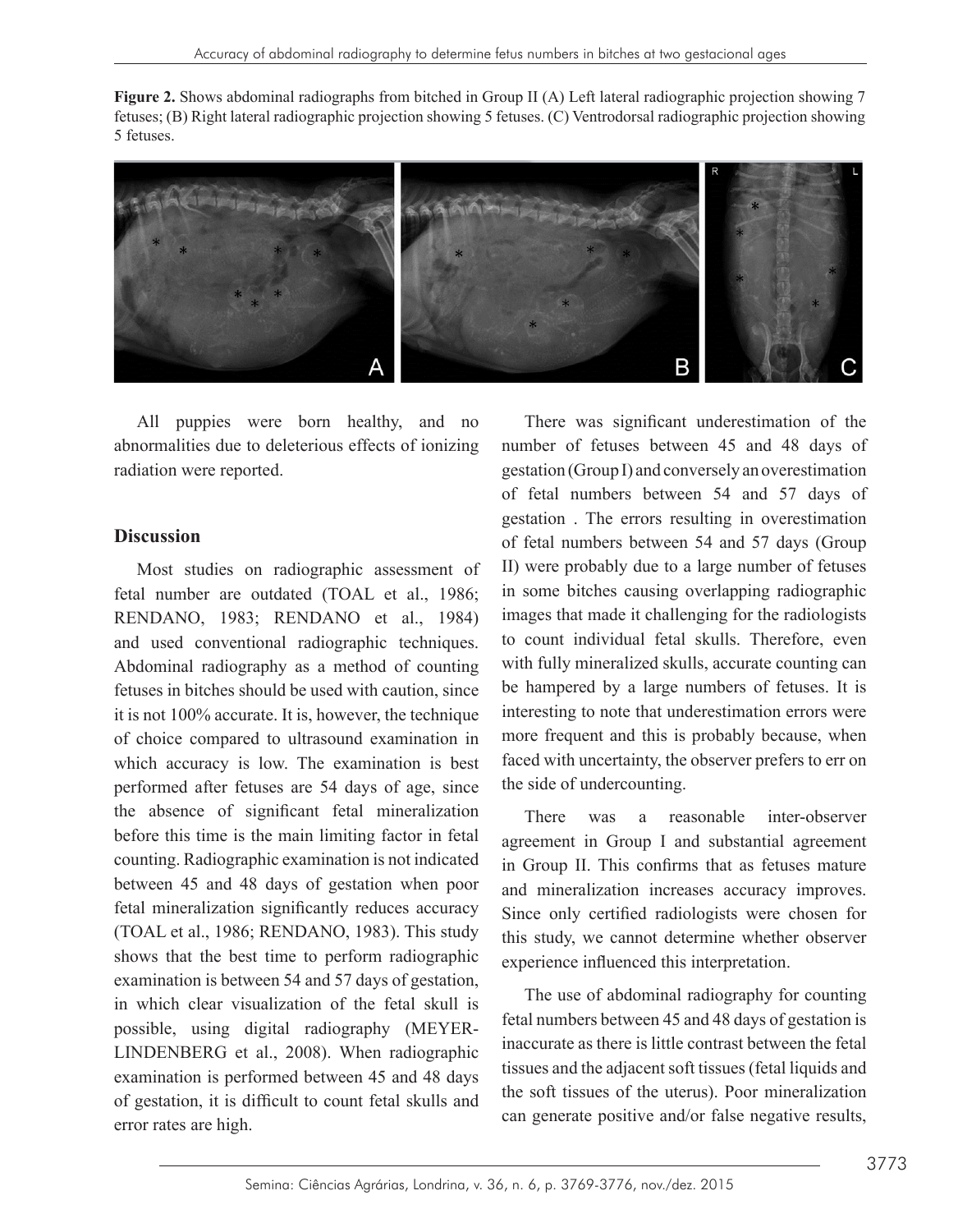and is probably the main complicating factor for accurate radiographic evaluation, as reported by observers (TOAL et al., 1986; RENDANO, 1983; LOPATE, 2008). Other factors that can hinder accurate counting are large numbers of fetuses, obese dams, and gastric distension post-feeding. Toal et al. (1986) performed radiography in 15 pregnant bitches in the third trimester, missed the counting of fetuses in one bitch, and also reported that gastrointestinal tract complicates the fetus count due to ingesta within the gastrointestinal tract.

The results obtained after the correlation analysis confirmed that between 54 and 57 days (Group II) there is greater agreement between the number of fetuses counted by observers and the number of puppies born. The Pearson's correlation was weak at gestational ages between 45 and 48 days (Group I), showing that the optimal time to perform accurate radiographic fetal counts is between the gestational ages of 54 and 57 days. Even between 54 and 57 days of gestation (Group II) there is a 30% estimated error rate in estimated fetal number. This is due to a combination of factors and may be compounded by human cognitive bias errors (GUNDERMAN, 2009), the mental or physical fatigue of the radiologist, and observer variability (JOHNSON; KLINE, 2010; TUDOR et al., 2007). These factors may be independent of the training and experience of the radiologist.

This study had limitations. The influence of physical characteristics/breed differences was not assessed. It is likely that breed characteristics, such as higher fat accumulation, may be a complicating factor for radiographic assessment. Additionally, only two periods of gestation were compared; the gestation stage between 48 and 54 days was not evaluated.

This study was performed using three radiographic projections to minimize potential differences in radiographic interpretation. There have been no reports giving clear guidance on the number of radiographic projections necessary for counting fetuses. Some reports suggest that a single ventrodorsal projection is sufficient to compare the size of the pelvic canal to the fetal skull but do not comment on the optimal projections for fetal counting (TOAL et al., 1986; RENDANO et al., 1984). We believe that more radiographic projections assist assessment and therefore improve accuracy. However, this is purely speculative as the effect of the number of projections on the accuracy of the fetal count was not tested. Owing to the deleterious effects of ionizing radiation, consideration must be given to the risks and benefits of performing multiple radiographs for fetal counting.

## **Conclusion**

The best time to perform the radiographic examination for the fetal count is after 54 days of gestation even when performed using computed radiology (CR). The best quality CR equipment for the definition of bone structures may still result in errors of up to 30% due to overlap when there are multiple fetuses.

# **Acknowledgments**

We would like to thank the owners who agreed to help in this study and Eliane de Fátima Coimbra for statistical analysis.

### **References**

DAVIDSON, A. P.; BAKER, T. W. Reproductive ultrasound of the bitch and queen. *Topics in Companion Animal Medicine,* Maryland, v. 24, n. 2, p. 55-63, 2009.

ENGLAND, C. G. W.; YEGER, A. E.; CONCANNON, P. W. Ultrasound imaging of the reproductive tract of the bitch. In: CONCANNON, P. W.; ENGLAND, C. G. W.; VERSTEGEN, J.; LINDE-FORSBERG, C. (Ed.). *Recent advances in small animal reproduction*. Ithaca: International Veterinary Information Service, 2003. p. 104-110. Available at: <http://www.ivis.org>. Accessed at: 2 aug. 2013.

FREEDMAN, D.; PISANI, R.; PURVES, R. *Statistics*. 4th ed. New York: W. W. Norton & Co, 2007. 720 p.